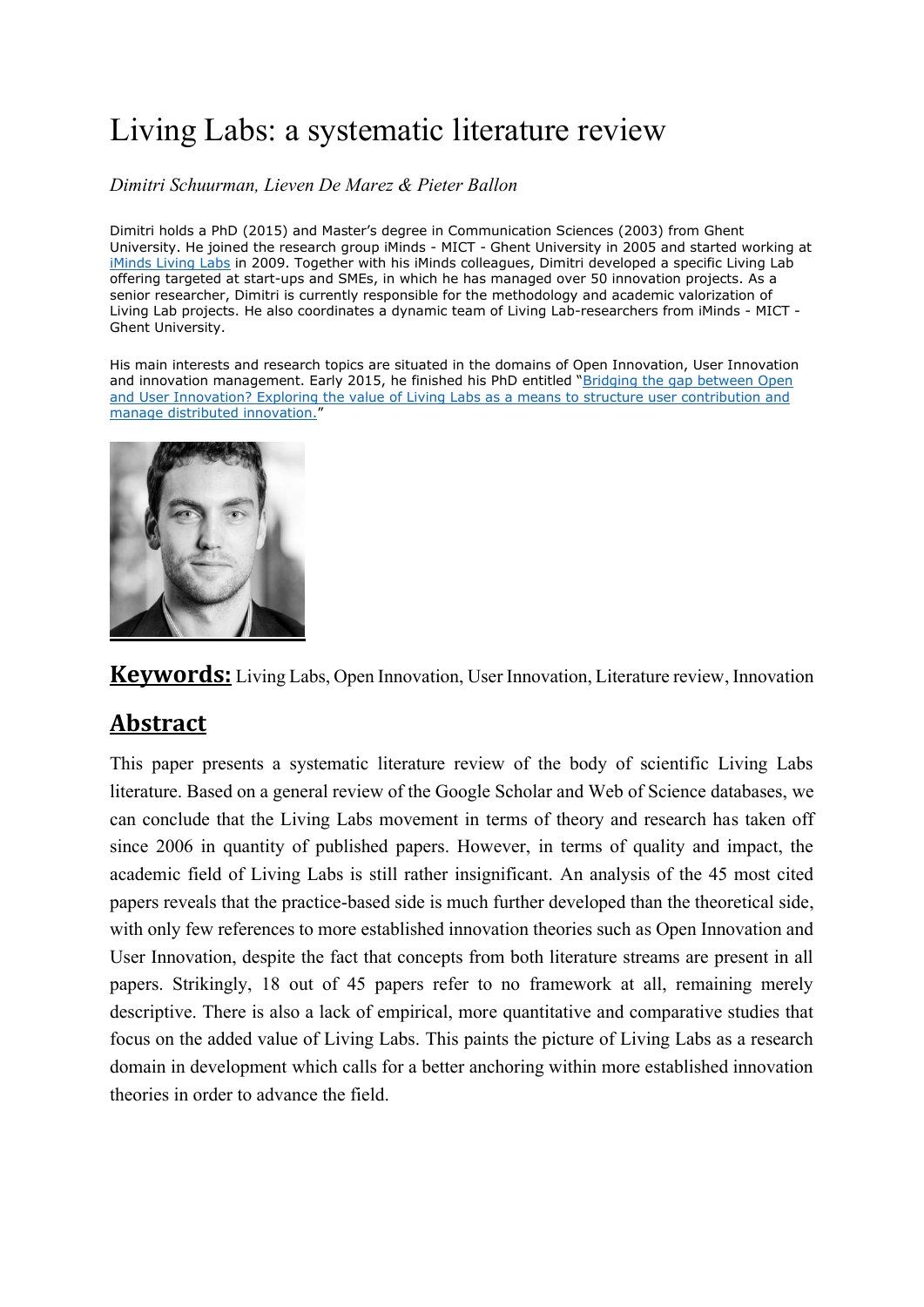## **Introduction**

The official birth of the European Living Labs movement is often situated in 2006, the year the European Commission officially declared its support by stimulating projects to advance, coordinate and promote a common European innovation system based on Living Labs (Dutilleul et al., 2010), and also the year in which the European Network of Living labs (ENoLL), was established an organization aimed at connecting Living labs for knowledge exchange, networking purposes and the development of a shared innovation concept (European Commission, 2013b). Despite the fact that Living Labs have been around for nearly a decade, in terms of conceptualization, the current literature stream is still inconsistent and sometimes contradictory. Følstad (2008a) identified nine living lab characteristics, of which five were diverging, which indicates a large variety of approaches being labeled as living lab. Moreover, a second literature review two years later by Dutilleul et al. (2010) revealed five different meanings given to discern living labs in the papers they studied: 1. an **innovation system** consisting of organized and structured multi-disciplinary networks fostering interaction and collaboration; 2. real-life or **'in vivo' monitoring** of a social setting generally involving experimentation of a technology; 3. an **approach for involving users** in the product development process; 4. **organizations facilitating the network**, maintaining and developing its technological infrastructure and offering relevant services; 5. **the European movement** itself. Most recently, Westerlund and Leminen (2014) even found eight different perspectives on Living Labs. However, to this date, a structural and systematic analysis of the Living Labs literature is missing. Within this paper we wish to fill this gap by using a clear methodology for selecting and analyzing the current body of Living Labs papers and articles. This allows to identify the main perspectives and viewpoints on Living Labs and how they have been embedded within the more established innovation theories.

## **2 Methodology**

In order to get an overview of the State-of-the-Art of academic and empirical research into Living Labs, we conducted an exploratory review of the available literature. Hereto we constructed a sample of the most cited Living Labs papers. We used the Google Scholar academic search engine<sup>1</sup> and looked for articles by using the search string "Living Lab" (end of October 2014). This yielded more than 6.500 results. Subsequently, we narrowed the number of articles down by only including articles where "Living Lab" was mentioned in the title in order to weed out the articles where "Living Lab" appeared 'accidentally' or only occurred on a side note. This resulted in 563 articles. From this sample, we chose to include only journal or

**.** 

<sup>1</sup> <http://scholar.google.be/>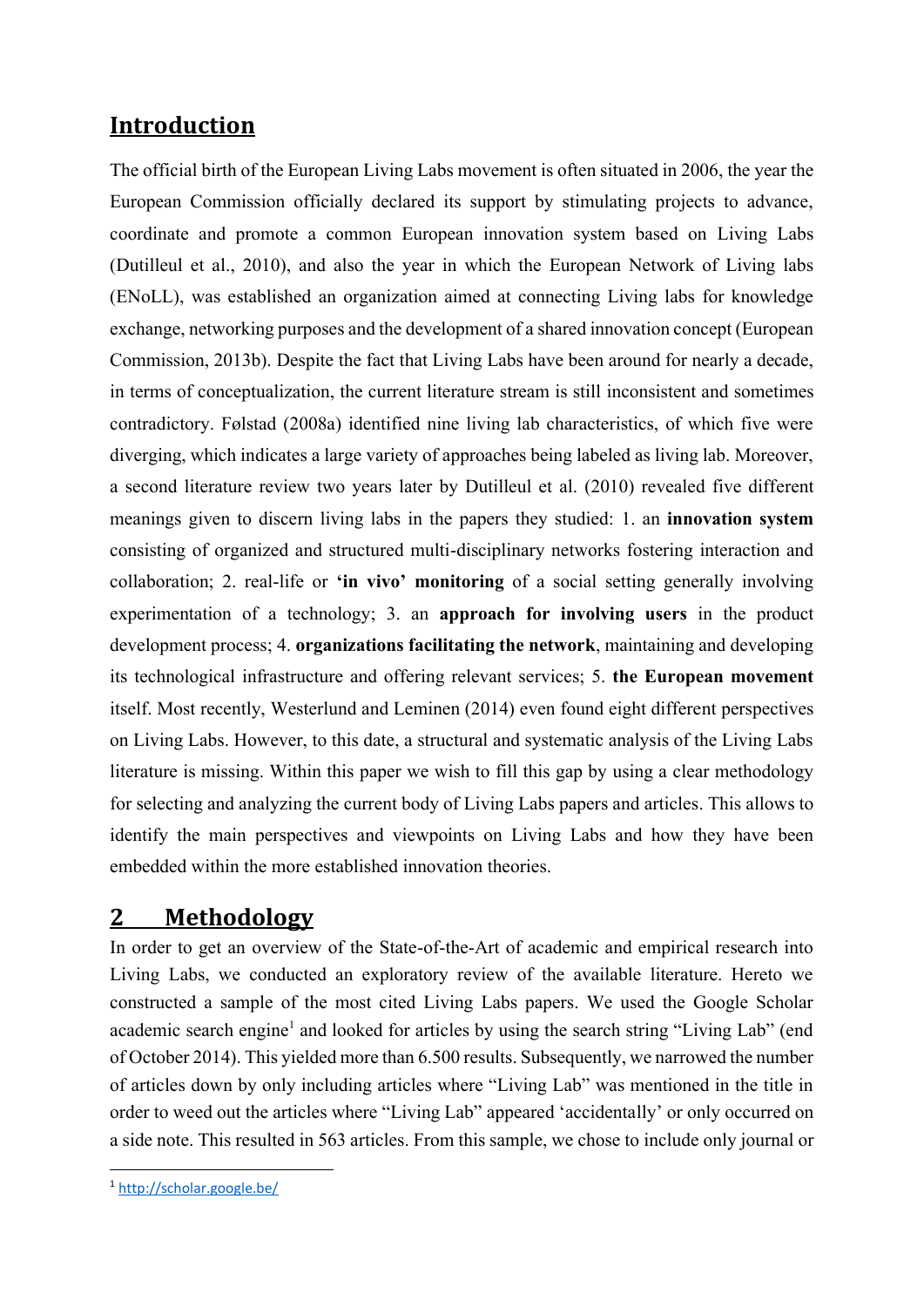conference papers (excluding books, book chapters, theses or other citations) with a direct link to the abstract and only articles with a citation count of more than 10. This led to a total sample of 45 articles (see attachments for the full list). In order to get an overview of the number of Living Labs papers in top ranked journal, we did a similar exercise in the Web of Science database, looking for all articles that had "Living Lab" in the title. This led to 50 articles in total. In the following table we give an overview of the total number of articles from our three searches, organized per year. In terms of time intervals, we used 2006 as an anchoring point, as this year marked the establishment of the European Network of Living Labs and more formal support for Living Labs from the European Commission. The papers published before 2006 were merged into one category, while we give an overview of the rest of the sample per year.

| <b>Publication year</b> | Articles in sample<br>$(Google Scholar + 10 (Google scholar)$<br>citations) | Articles in total | <b>WoS</b> articles |
|-------------------------|-----------------------------------------------------------------------------|-------------------|---------------------|
| <b>Until 2005</b>       | $\overline{4}$                                                              | 18                | 3                   |
| 2006                    | 3                                                                           | 9                 | $\theta$            |
| 2007                    | 5                                                                           | 15                | 3                   |
| 2008                    | 7                                                                           | 52                | 3                   |
| 2009                    | 6                                                                           | 69                | 8                   |
| 2010                    | 9                                                                           | 74                | 8                   |
| 2011                    | 5                                                                           | 65                | 6                   |
| 2012                    | 4                                                                           | 95                | 7                   |
| 2013                    | $\overline{2}$                                                              | 92                | 8                   |
| 2014                    | $\theta$                                                                    | 74                | $\overline{4}$      |
| <b>Total</b>            | 45                                                                          | 563               | 50                  |

**Table 1:** Sample overview per year (October, 2014)



**Figure 1:** Living Labs papers evolution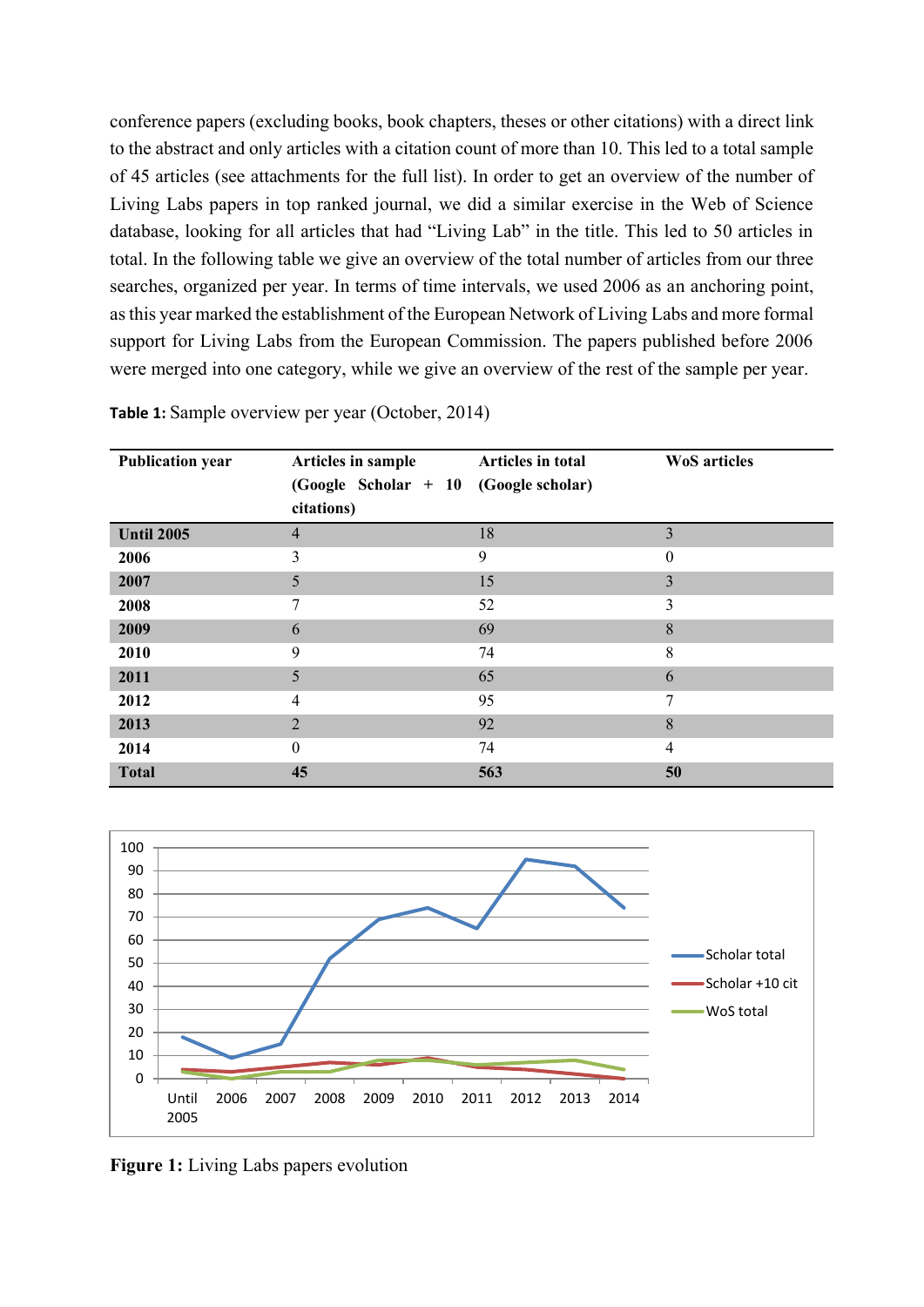In terms of the total articles, we see a clear 'explosion' of research after the establishment of ENoLL, somewhat similar to the growth of ENoLL itself in the first years. The years 2009- 2011 seemed to mark a stagnation in the number of published papers, whereas 2010 was the top year of new Living Labs entering the network. However, as the number of new Living Labs started to drop significantly from 2011 onwards, the number of papers started to increase again in 2012 and seems to have stabilized again. What looks more problematic, is the evolution of papers that effectively generate impact. In terms of papers with a citation count of more than 10, no year has yielded more than 10 papers, with a maximum of 9 papers in 2010 being cited more than 10 times.

In terms of Web of Science-papers, we also get the image of a research field 'in development'. When we select all articles in the Web of Science database that have "living lab" in the title, this results in only 50 papers that have been published in journals (21) or conferences (29) that are abstracted in this influential database. This is only a fraction of the almost 600 papers with Living Lab in the title from the Google Scholar-search. Moreover, when we look at the citation count of these papers, only 2 have more than 10 citations in other WoS-publications: Wolfert et al. (2010) with 24 citations and De Moor et al. (2010) with 11 citations. The majority of the WoS publications (33) even has no citations at all. Moreover, the overlap with our Google Scholar most cited sample is rather scant, with only 8 papers appearing in both list (cf. also the attachments): Budweg et al. (2011), De Moor et al. (2010), Hlauschek et al. (2009), Liedtke et al. (2012), Schuurman et al. (2011), Svensson et al. (2010), Wadhwa (2012), and Wolfert et al. (2010).

Therefore, we decided to continue our analysis with the top-cited Google Scholar articles. For the 45 Google Scholar papers with a citation count higher than 10 the total citation count is 1943, which means an average of 43 citations per paper. Only 5 papers are cited more than 100 times: Abowd et al., 2002 – 135 cit.; Eriksson et al., 2005 – 176 cit.; Niitamo et al., 2006 – 142 cit.; Almirall & Wareham, 2008 – 124 cit. and Følstad, 2008 – 182 cit. Note that none of these papers is also on the WoS.

For Open Innovation, West & Bogers (2013) conducted a similar literature overview which resulted in 287 papers in SSCI journals (Web of Science papers), with the first 10 papers being cited at least 500 times, with Chesbrough's book (2003) even cited more than 8000 times, and Chesbrough being (co-) author of most of the top-cited papers. The same is true when looking for literature with the terms 'User Innovation' and 'lead user', with von Hippel as a dominant figure and easily more than 10 articles with over 400 citations, although the Open Innovation literature is clearly dominant in terms of quantity.

Based on these general statistics, we can conclude that the Living Labs movement in terms of theory and research has taken off since 2006, at least in quantity of published papers. However, **in terms of quality and impact, the academic field of Living Labs is still rather**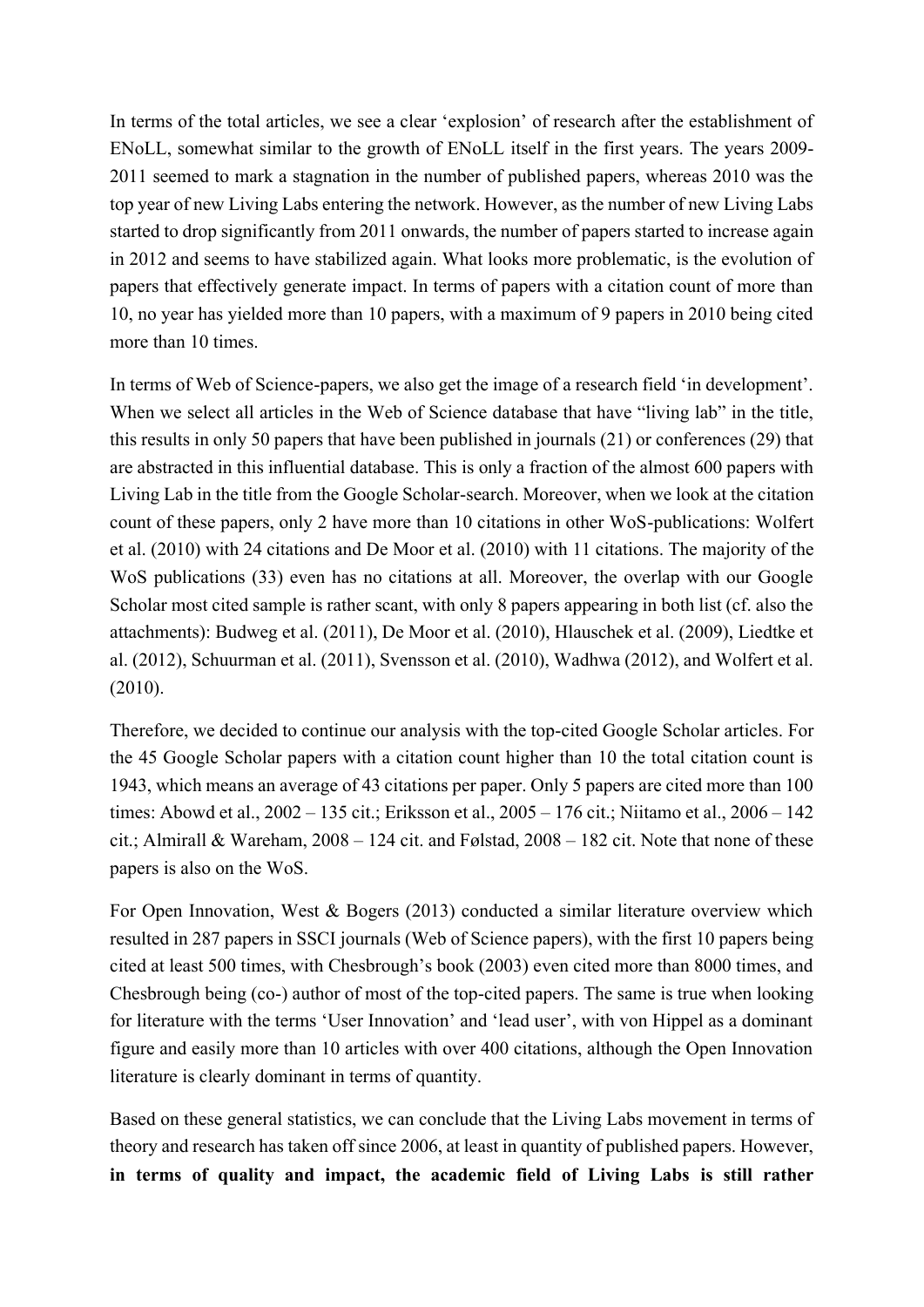**insignificant**. Regarding the authors, 39 papers were authored by European scholars, five by American scholars and one paper originated from Australia (Third et al., 2011). This is further proof that the Living Labs field is clearly dominated by Europeans. However, there is not a single author very 'dominant' as in the Open and User Innovation literature, with five authors (Almirall, Wareham, Ståhlbröst, Eriksson and Feurstein) (co-) authoring 3 papers. This is also a further indication of a scattered research field. We will continue the rest of our analysis with the 45 Google Scholar 10+ cited papers. We chose to use this sample as it has some clear advantages. The selection criteria are clear and unambiguous, which enables later reproduction (e.g. for future comparative studies). Moreover, the sample size allows to have a more in-depth knowledge of all the papers, while at the same time representing a fair share of the total amount of papers (8%). However, we also acknowledge some limitations that come with our selection methodology. Papers that do not have "living lab" in the title are excluded (e.g. Ballon et al., 2007), although based on our knowledge of the literature, this has only a minor impact. Perhaps more impact is generated by including the criterion of 10+ citations. This tends to limit the inclusion of the most recent Living Labs papers, as it takes some time to get cited by even newer publications. However, this would raise the issue on how to measure or assess the quality of these more recent publications. Therefore, we chose to keep our initial criteria and propose future research should adhere to these criteria to include more recent literature that by that time has reached a significant degree of impact.

## **3 Results & discussion**

When going through all the papers, two important issues arise. First, only a small minority of the papers reports on well-grounded empirical research on Living Labs. The majority of the papers are descriptive single or multiple case studies, or conceptual papers relying on desk research, without a rigid methodology being used or explained.

In our sample, 18 out of 45 papers are merely project descriptions with only limited conceptual value (Abowd et al., 2002; Baida et al., 2007; Schwittay, 2008, Hlauschek et al., 2009; Krieg-Brückner et al., 2010; Hess & Ogonowski, 2010; Budweg et al., 2011, Schuurman et al., 2011; Liedtke, 2012; Wadhwa, 2012; Schwartz et al., 2013; Ogonowski et al., 2013) or they describe a single case study where a 'Living Lab approach' is used, but without Living Labs themselves being the subject of the research (Haymaker & Chachere, 2006; Scott et al., 2009; Wolfert et al., 2010; Bliek et al., 2010, Ryu, 2010; Third et al., 2011). Remarkably, all American papers and the single Australian paper are to be found in this category, which is another indication that Living Labs are largely a European phenomenon. Also, the Ryu (2010) paper is the only downright negative paper in the whole sample, as it describes the power relations a large company can exert in the process of ICT introduction in developing countries. All other 44 papers approach Living Labs in a neutral or overtly positive way, which is an indication of the absence of a critical attitude towards Living Labs as a concept. In the Open and User Innovation literature we also encountered mostly positive case studies, but in both fields some critical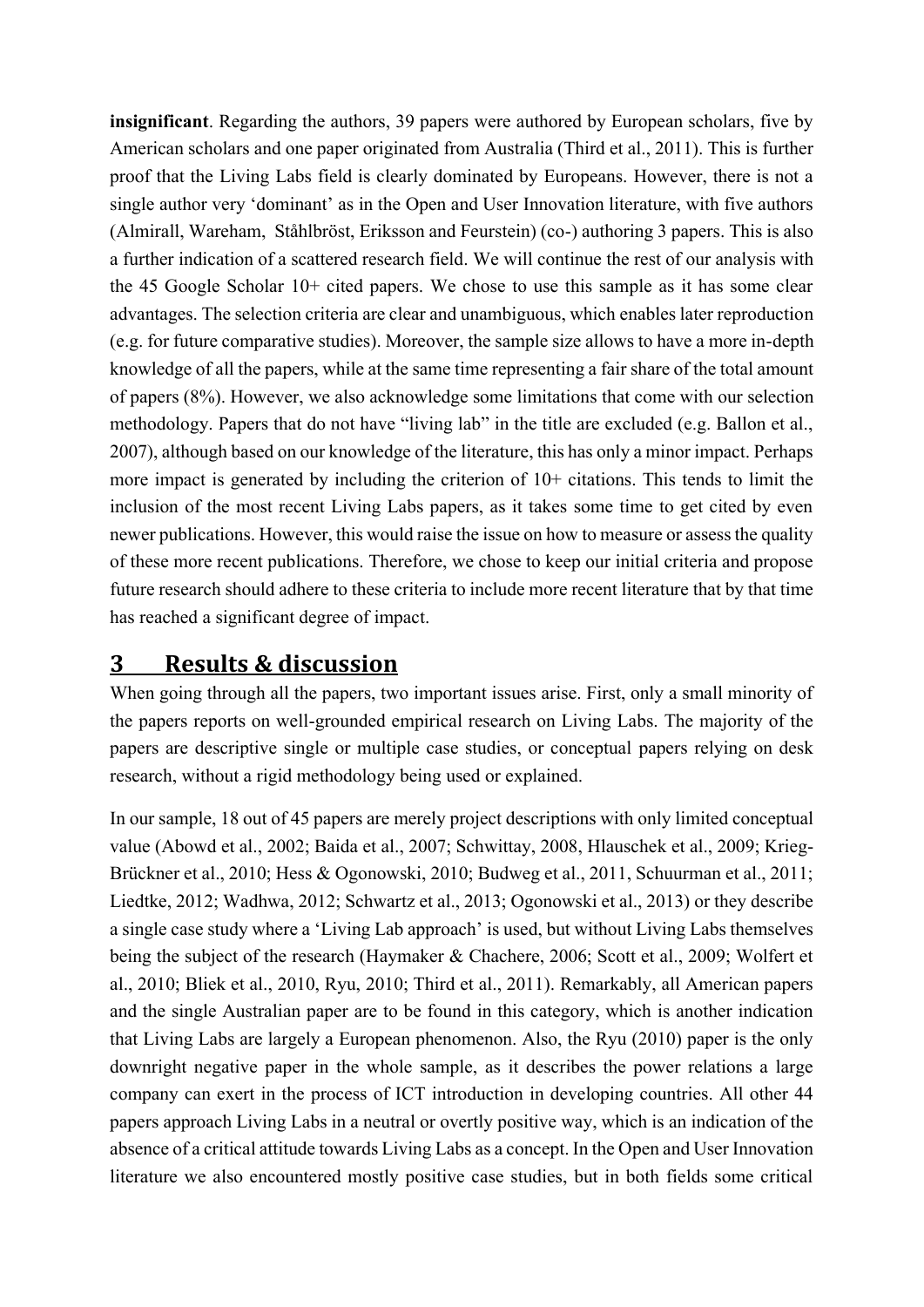papers have also emerged. To this day, no real 'critical' Living Labs paper has been published, which is a further proof of the rather low impact of the field in other literature streams.

| Paper type                         | <b>Number of papers</b> |
|------------------------------------|-------------------------|
| <b>Descriptive papers</b>          |                         |
| <b>State-of-the-Art papers</b>     |                         |
| Conceptual & methodological papers | 16                      |
| <b>Empirical paper</b>             |                         |

**Table 2:** Living Labs paper type

Subsequently, we can discern a category of four papers that contain multiple Living Lab cases, but merely as high-level descriptions and illustrations. First, we have the oldest paper from our sample by Markopoulos and Rauterberg (2000) who give an overview of the American Living Labs that were blossoming at that time, with also examples from this kind of Living Labs in Europe<sup>2</sup>. Next, we have the widely cited papers by Eriksson et al. (2005) and Niitamo et al. (2006) who give an overview of the developing European Living Labs field, also including some of the American examples. As a fourth paper in this category, we have Schaffers et al. (2007) who discern the Living Labs for rural development, which represents a new type of Living Labs that popped up in practice.

Besides these four 'state-of-the-art' papers, we have a rather large sample (16 or just over 1/3 of all papers) that deal with methodological and conceptual contributions to Living Labs, based on single case studies or purely conceptual papers. Pierson and Lievens (2005), Kusiak (2007), Følstad (2008b), Levén and Holmström (2008), Feurstein et al. (2008), Schuurman and De Marez (2009), Bergvall-Kareborn et al. (2009a&b), Santoro and Conte (2009), Pallot et al. (2010) deal with user contribution and project methodologies for Living Labs. Some papers base themselves on more research data, such as Schumacher and Feurstein (2007) who report on a Living Labs survey, albeit in a very descriptive way. Mulder et al. (2007 & 2008, basically two times the same paper) report on a brainstorming exercise of Living Lab practitioners and map different methods and tools on a 'harmonization cube', while Svensson et al. (2010) base themselves on user contribution in more than 100 user interaction instances in three Living Lab projects to inventarize different methods. Ponce de Leon et al. (2006) and De Moor et al. (2010) deal with testbeds in the context of Living Labs, and how to intergrate these, with De Moor et al. (2010) dealing specifically with Quality of Experience as methodology which can support Living Labs and vice versa.

However, only seven papers dig deeper into the Living Labs phenomenon with a larger sample, a more rigid methodological approach or a more in-depth analysis of the cases studied. First,

**.** 

<sup>&</sup>lt;sup>2</sup> Note that the authors were also European and connected to a Dutch Living Lab.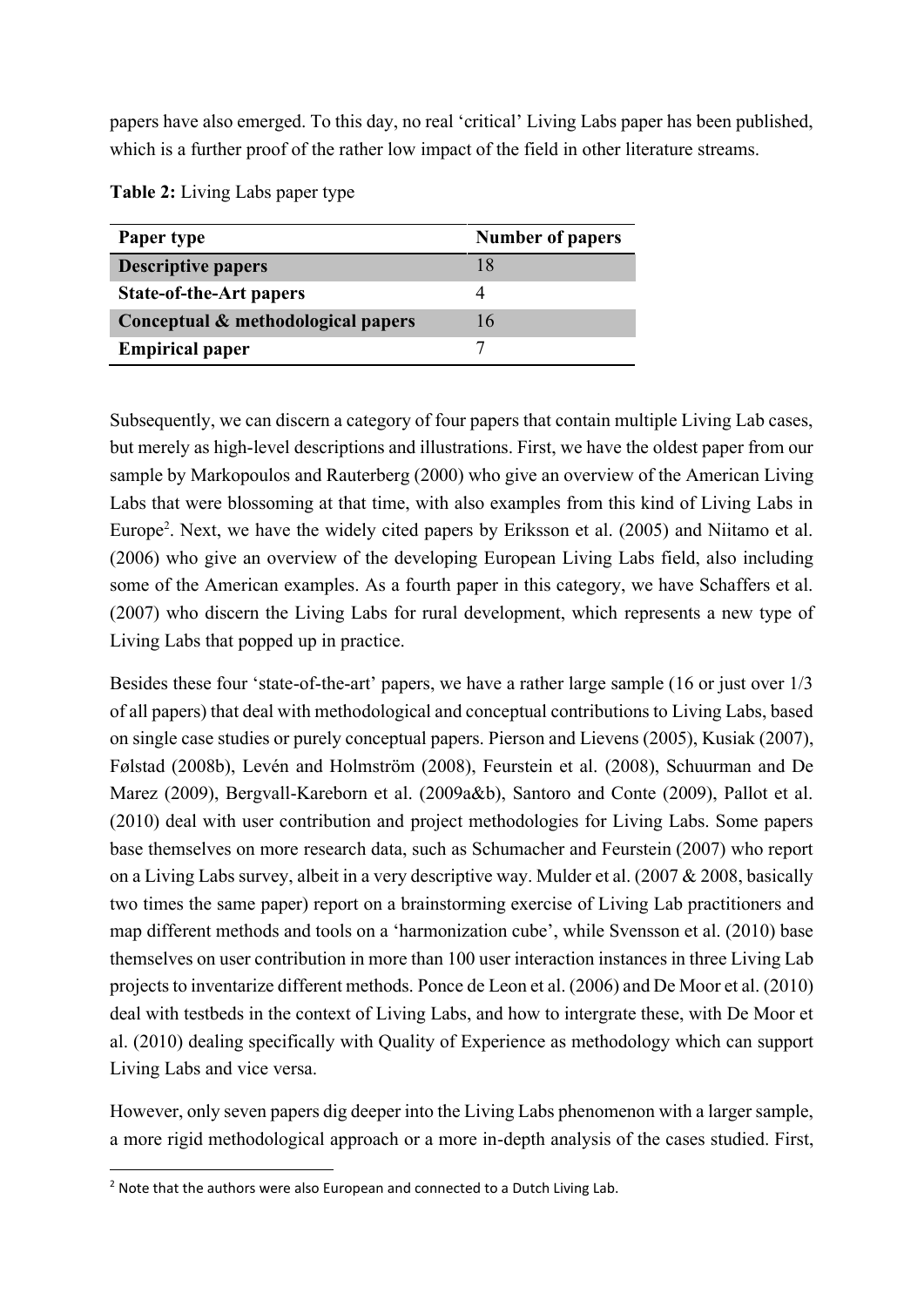there are two papers containing literature reviews: the Følstad (2008a) and Dutilleul et al. (2010), which we both touched upon briefly in the introductory section. Although their methodology for selecting the papers is not very clear, both articles have been referred to rather often.

#### **3.1 Theoretical frameworks**

We also assessed which theoretical frameworks were used in the papers. Therefore we examined the theoretical and introductory parts of the paper and looked which frameworks or paradigms were mentioned as foundations for Living Labs. Building further on Schuurman et al. (2013), we looked for indications of the Open Innovation and User Innovation frameworks, and because of the influence of the cooperative design movement for the early Living Labs (Ballon & Schuurman, 2015), we also looked for indications of these literature streams. In practice, we looked at the occurrence of the 'Open Innovation', 'User Innovation', 'usercentered design' (UCD) and 'participatory design' (PD) expressions, but also for citations of prominent authors associated to the fields such as Chesbrough or von Hippel. The table below gives the numbers of articles where the proposed frameworks are used, together with the number of articles where none of the theoretical foundations were used.

**Table 3:** Dominant framework

| Paradigm                          |    |
|-----------------------------------|----|
| <b>Open Innovation</b>            | 11 |
| <b>User Innovation</b>            | 17 |
| <b>UCD</b> / Participatory design | 19 |
| <b>None</b>                       | 18 |

Surprisingly, Open Innovation is only explicitly referred to in 11 papers. This can be explained by the fact that in a lot of these papers, terms like open collaboration, Public-Private-People partnership, or even Open Innovation are used without any referral to literature from the Open Innovation domain. **A lot of the Living Labs papers seem to take the use of Open Innovation for granted, without reflecting in terms of the Open Innovation literature base or without apparent knowledge of this literature stream**. Papers like Schuurman and De Marez (2009), Svensson et al. (2010) and Pallot et al. (2010) equal Open Innovation with user involvement and open collaborative innovation, something which was also discussed in West & Bogers (2013). **In 18 articles, none of these frameworks was referred to**, whereas 17 papers referred to the User Innovation literature. The UCD/PD framework is the most cited with 19 papers, which is an indication that **the 'cooperative design' predecessor still has a large influence on the current Living Labs movement**. Moreover, the large amount of papers without reference to these frameworks is remarkable, but also congruent with the previous finding that 18 papers within our sample are for the largest part descriptive without much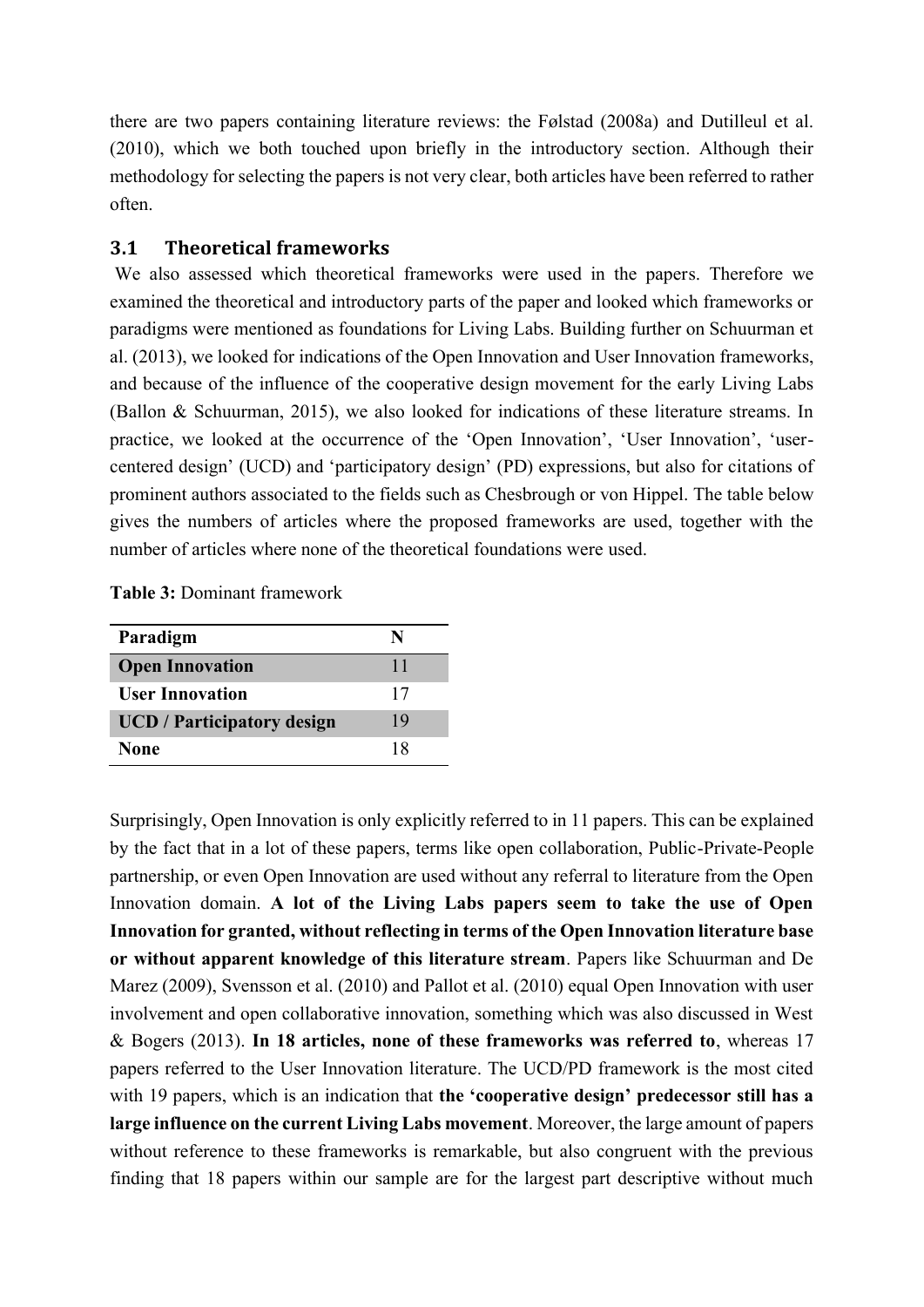attempt at theory building. Among the earlier papers with a reference to design thinking, we find especially American authors with references to participatory design and requirementsdriven innovation (Abowd et al., 2002; Haymaker & Chachere, 2006; Kusiak, 2007). In Europe, the Scandinavian authors have maintained a strong connection between Living Labs and design thinking (Følstad, 2008a&b; Levén & Holmström, 2008; Bergvall-Kåreborn et al., 2009a).

### **3.3 Living Labs and Open Innovation**

Referring back to the initial goal for the promotion of Living Labs within the wider European innovation system, which was to help solving the European Paradox, or the imbalance between knowledge exploration and exploitation, we would also expect Open Innovation to be more prominent as framework for conceptualizing Living Labs. In order to 'solve' the European Paradox, Living Labs should be able to facilitate the process of exploitation. Therefore, we looked at the Living Lab definitions, and more specifically the goals that were mentioned for the Living Lab activities that were described in the paper. We coded all papers for the three Open Innovation processes of exploration, exploitation and retention (Lichtenthaler & Lichtenthaler, 2009; van de Vrande et al., 2009):

*Exploration*: innovation activities to capture and benefit from external sources of knowledge to enhance current technological developments

*Exploitation*: innovation activities to leverage existing knowledge or technological capabilities outside the boundaries of the organization

*Retention*: maintaining, storing and reusing knowledge over time outside of an organization's organizational boundaries

Besides the word exploration itself, we considered words such as experimentation, study (of user behavior), testing,… as indicators of exploration goals. For exploitation, we regarded words and phrases like 'creating initial demand', adoption, technology transfer, implement, and business models to refer to an exploitation goal. For retention, indicators such as knowledge and information sharing, multi-stakeholder communication and rethinking were used.

**Table 4:** Open Innovation processes

| <b>Proces</b>       | N  |
|---------------------|----|
| <b>Exploration</b>  | 45 |
| <b>Exploitation</b> | 15 |
| <b>Retention</b>    |    |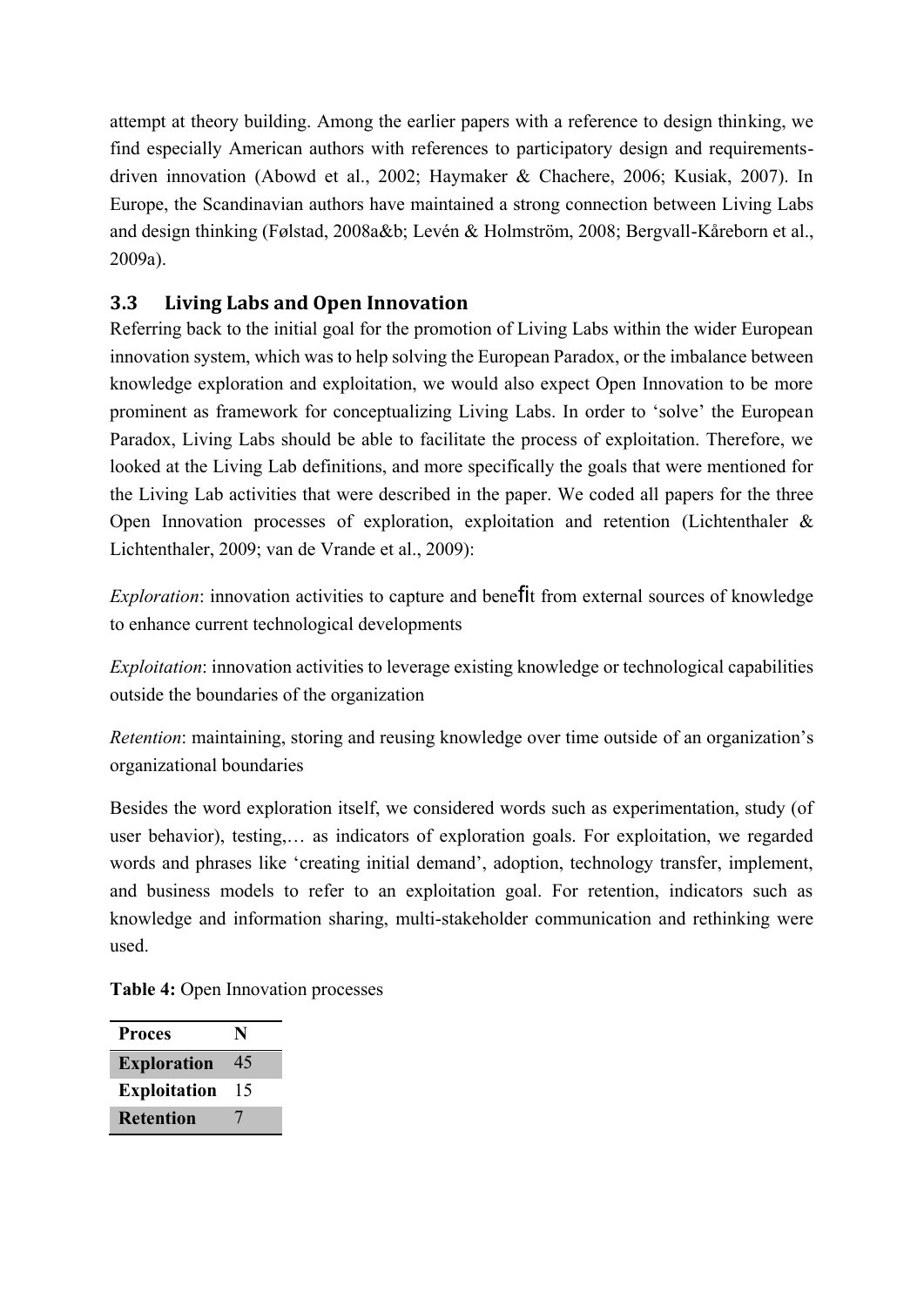All papers (45) define Living Labs and Living Lab activities as an exploration of new knowledge, whereas only one out of three (15) mentions exploitation as a motive for Living Labs. This is a clear mismatch with the original intentions described in the Helsinki Manifesto (2006) of Living Labs as facilitators of knowledge exploitation. The exploitation motive of Living Labs is the most common in the more thematic Living Labs (e.g. Baida et al., 2007; Hlauschek et al., 2009; Wadhwa, 2012) or Living Lab projects where an innovative infrastructure is rolled out amongst a population (e.g. Schwittay, 2008; Ryu, 2010; Third et al., 2011; Bliek et al., 2010; Schwartz et al., 2013). The fact that knowledge retention is the least common is not a real surprise, as this process is also the least studied within the Open Innovation literature. The seven instances where retention was an explicit goal, were in thematic Living Lab constellations where stakeholders from a certain sector intend to collaborate and exchange knowledge regarding future opportunities (Baida et al., 2007; Wolfert et al., 2010), two projects aimed at sustainable innovation with the creation of user awareness (Scott et al., 2009; Liedtke et al., 2009), the literature review of Dutilleul et al. (2010) who refer to the regional knowledge sharing opportunities of Living Labs, and the two papers by Mulder et al. (2007 & 2008) that incorporate the outcomes of a brainstorming session of Living Lab practitioners in an attempt to create shared tool and methodology set for Living Labs. This is an indication of the imbalance in the attention for the Open Innovation processes in the current Living Labs literature. Moreover, the fact that only 11 papers explicitly refer to Open Innovation as a defining paradigm, but that in all papers references to knowledge transfers between actors can be found, suggests that Living Labs are emanations of Open Innovation. This calls for a better conceptualizing of Living Labs that allows to frame them in terms of Open Innovation.

#### **3.4 Living Labs and User Innovation**

We now turn over towards the appearance of User Innovation within our sample of Living Labs papers. As within the Living Lab definitions user involvement and user co-creation are essential characteristics, we looked in our sample for the degree of this user involvement. As key framework, we chose the categorization of Kaulio (1998), who discerns innovation/design for, with and by users. *Design for* denotes an innovation approach where user involvement is limited to passive user feedback, gathered through Voice of the Customer-methods or user behavior studies, as were conducted in the American Living Labs. *Design with* denotes an innovation approach based on co-creation, as users and manufacturers work together in an iterative manner, where the locus of innovation can be seen as shared between both involved actors. *Design by* refers to an innovation approach where users innovate themselves, which is in line with the Lead User-approach and the CAP, as the locus of innovation resides with the user.

**Table 5:** User involvement mode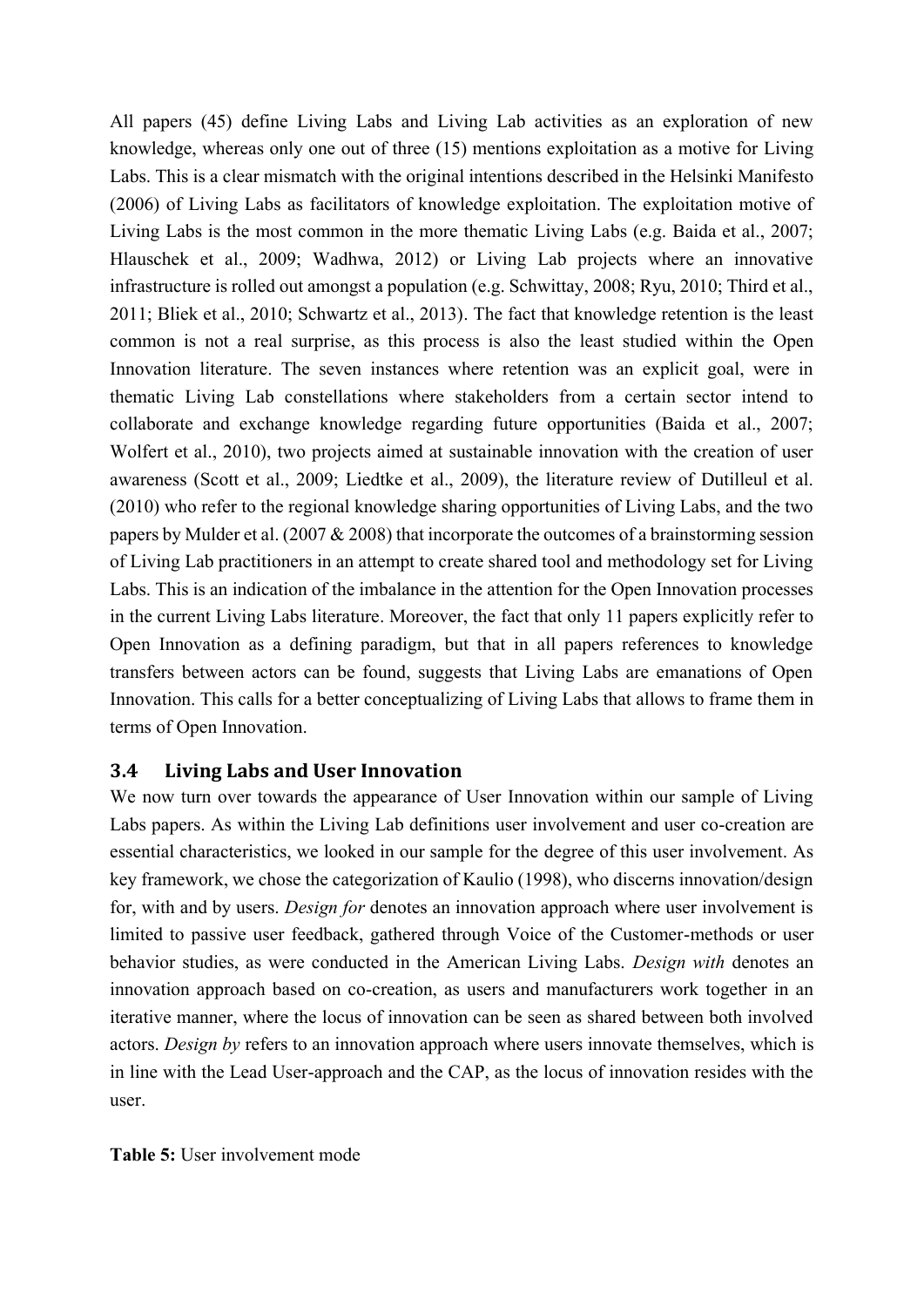| Design     | N  |
|------------|----|
| For users  | 11 |
| With users | 34 |
| By users   | 0  |

We looked at all articles and assessed what the dominant mode of user involvement was for the Living Lab activities that were described in the paper, or in the case of conceptual papers how the user contribution was defined. Not surprisingly, design with users, or the co-creation stance, was dominant in the majority of the papers (34). None of the papers described activities where the 'innovation by users'-mode was dominant, although it was described in some papers (cf. infra). However, it is remarkable that the majority of the papers refers to co-creation with end-users, but only 17 papers mention User Innovation as anchoring paradigm. Apparently, the current Living Labs do not support true User Innovation, or at least do not see this as the dominant form of user contribution. Design for users, where the user only plays a passive role in the innovation process, is the dominant mode in 11 papers, including the American Living Labs and the real-life testbeds with passive user observation or simple evaluation, and some papers that deal with Living Lab projects where technologies are rolled out amongst a group of users with technical testing in real-life as main goal.

Regarding the rest of the papers that dealt with the User Innovation paradigm explicitly, we would expect that the roles and characteristics of end-users in Living Labs would be described and researched in greater detail because of the user-centric nature of Living Labs. However, when going through the literature, this was not really the case. Lead User methods are mentioned in the context of Living Labs when overviews of methods to be used are presented (e.g. Pallot et al., 2010; Kusiak, 2007), but how this should exactly be approached remains unclear. In the works of Almirall et al. (2012), the Lead User concept also pops up with no clear specification on how to implement this, except for 'selection of relevant users' (Almirall et al., 2012). The Lead User method is also displayed as separate from Living Labs, with a slight overlap. The same goes for Pallot et al. (2011), who consider the Lead User-method as one of the user involvement techniques that are being used in Living Labs. Interestingly, Almirall and Wareham (2008) consider Lead User entrepreneurs as an important stakeholder group in Living Labs, something which is also mentioned by Pallot et al. (2011).

## **4 Conclusion**

Out of this overview of the theoretical state-of-the-art of the field of Living Labs, we have gathered that the practice-based side is much further developed than the theoretical side. In terms of empirical research and academic publications, Living Labs have received some attention, but this attention is virtually absent in top ranked journals. **There is also a lack of empirical, more quantitative and comparative studies that focus on the added value of**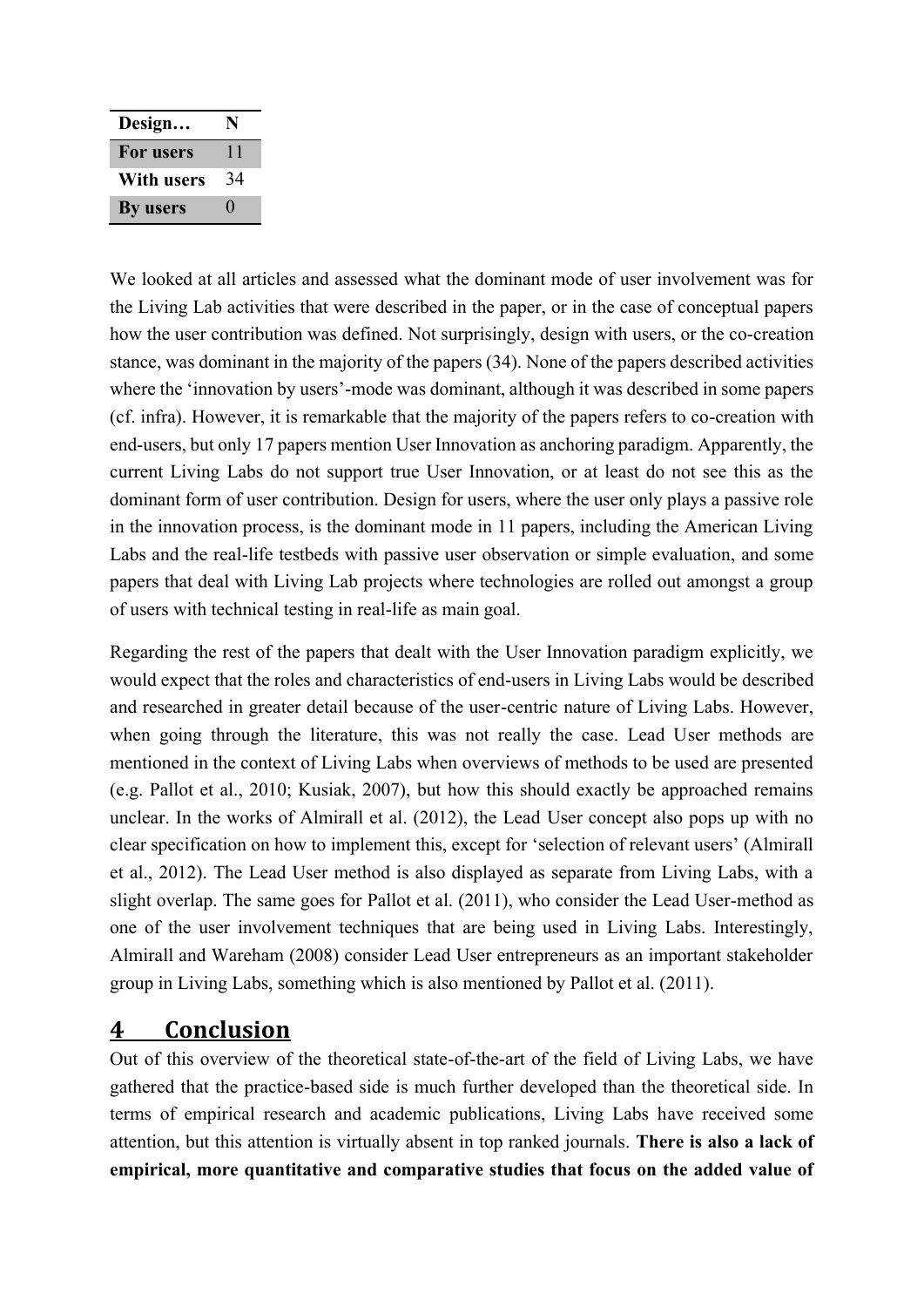**Living Labs**. In the Living Labs literature, neither Open nor User Innovation is the dominant paradigm. Referring back to the Living Labs predecessors, it is the User Centered Design that originated from the Participatory Design movement that is still dominant. Strikingly, 18 out of 45 papers refer to no framework at all, remaining merely descriptive. User Innovation occurs more frequently than Open Innovation, but it seems that in recent papers Open Innovation is more and more adopted within the Living Labs literature. This is in line with the trend we also discovered in the previous chapter on Living Labs practice, where we noticed the emergence of a new type of Living Lab constellation, based on multi-stakeholder collaboration and knowledge sharing, rather than on user involvement.

However, in the Living Labs papers that deal with Open Innovation, for the most part this is equaled to open collaborative innovation, as it is argued that Open Innovation stresses user involvement and that Open Innovation takes place in a process of co-creation with internal and external parties. This ignores Open Innovation processes such as licensing and buying, which do not involve any form of co-creation at all. For example, this is also apparent in Westerlund and Leminen (2011) who see Open Innovation as a driver for user involvement and mention open source and crowdsourcing as alternatives to conventional in-house development. Based on their research, we proposed five distinct stakeholder roles within Living Labs: users, utilizers, providers, enablers and researchers. Despite the fact that Open Innovation is far from the dominant reference framework in Living Labs literature, we could find references to knowledge transfers between actors in all of the papers. As we considered this as one of the key characteristics of Open Innovation, we can conclude that Open Innovation is implicitly present witin Living Labs. Referring to the 'European Paradox', or the apparent gap between knowledge exploration and exploitation, at least in the literature there is also an imbalance in Living Labs. All of the Living Labs papers refer to knowledge exploration processes, whereas only one out of three papers mention exploitation processes. At least in terms of the Living Labs theory, there seems to be an issue with overcoming the European Paradox as there is too much focus on exploration.

Regarding User Innovation, 17 papers explicitly refer to this paradigm as theoretical foundation, but in all papers user involvement is a given which also shows that User Innovation is at least implicitly present in the Living Labs literature. Regarding the degree of user involvement, one of the key frameworks we identified in the User Innovation literature, 'design with users' is dominant in the majority of the papers, whereas 'design for users', or the classical 'voice-of-the-customers' techniques, is the main user involvement mode in 11 papers.

However, based on the literature, there is no general methodology towards user involvement in Living Labs, and the literature from the User Innovation paradigm is rarely extensively mentioned or implemented in the context of Living Labs. The Lead User concept pops up from time to time, but no clear method on how to implement this is provided. The only main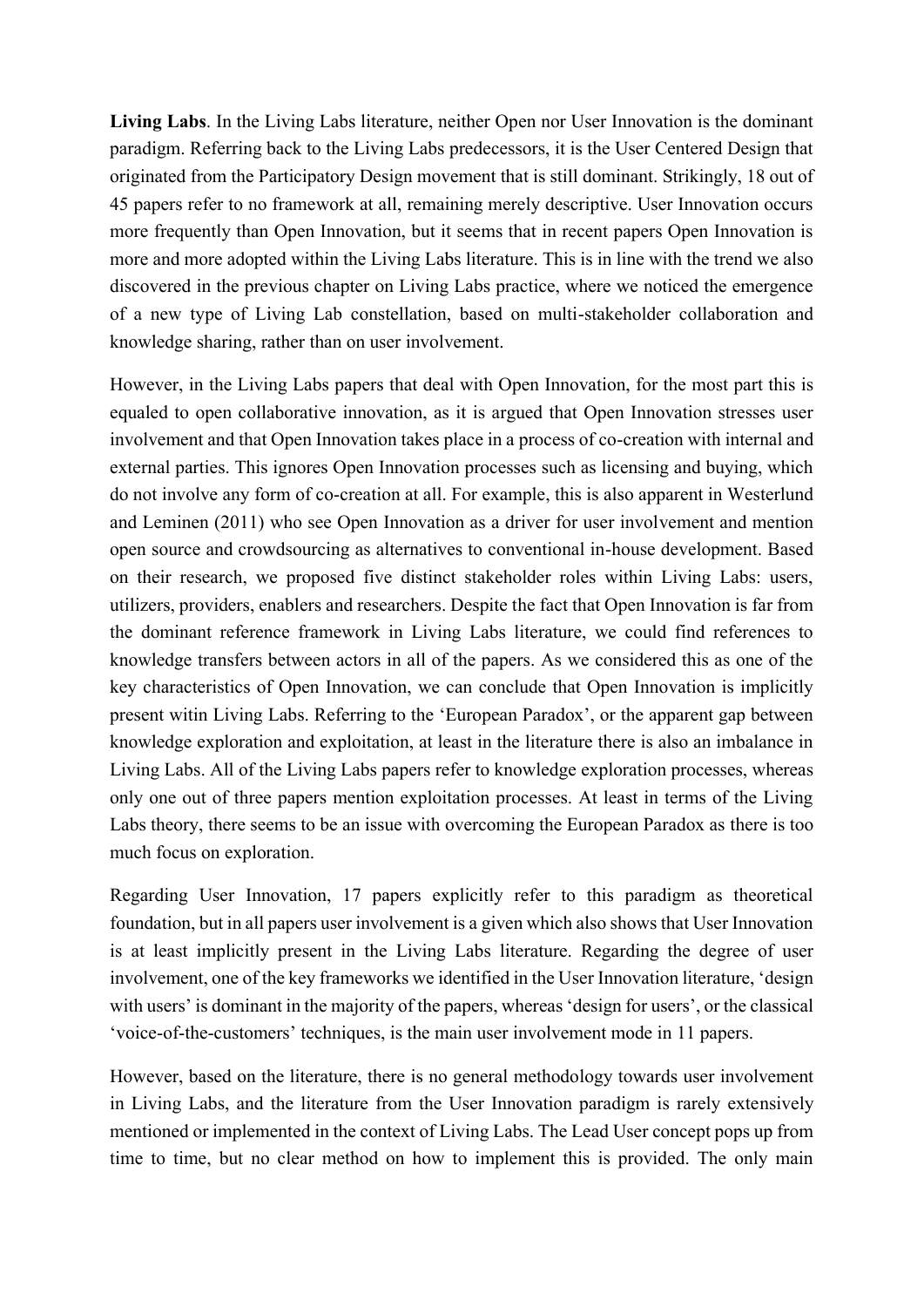difference in user involvement approach between Living Labs was so-called open user involvement (self-selection) versus closed user involvement (selecting users with certain characteristics). The most clear definition sees Living Lab projects as a quasi-experimental approach with a 'pre' and a 'post' assessment of users with an intervention stage. This adheres to the three principles of Dell'Era and Landoni (2014), as this allows to capture the use context, the artifact can be seen as the intervention with the innovation or another stimulus (Proxy Technology Assessment, Prototype,…), and the user is actively involved in multiple stages (triangulization). **Our main conclusion is that in terms of methodology and user characteristics, the Living Labs literature is rather silent and positions Living Labs too much as an 'everything is possible' concept that resembles an empty box, in the sense that you can put whatever methodology or research approach inside.** It remains a given that users are involved in Living Labs, but although co-creation was said to be the central process in Living Labs (Levén & Holmström, 2012), 11 papers mentioned 'innovation for users' as the dominant interaction mode. For the 34 papers where 'innovation with users' is dominant, no clear co-creation methodology is put forward. Therefore, within the current Living Labs literature, it remains unclear whether Living Labs hold value in terms of structuring user involvement according to User Innovation theory.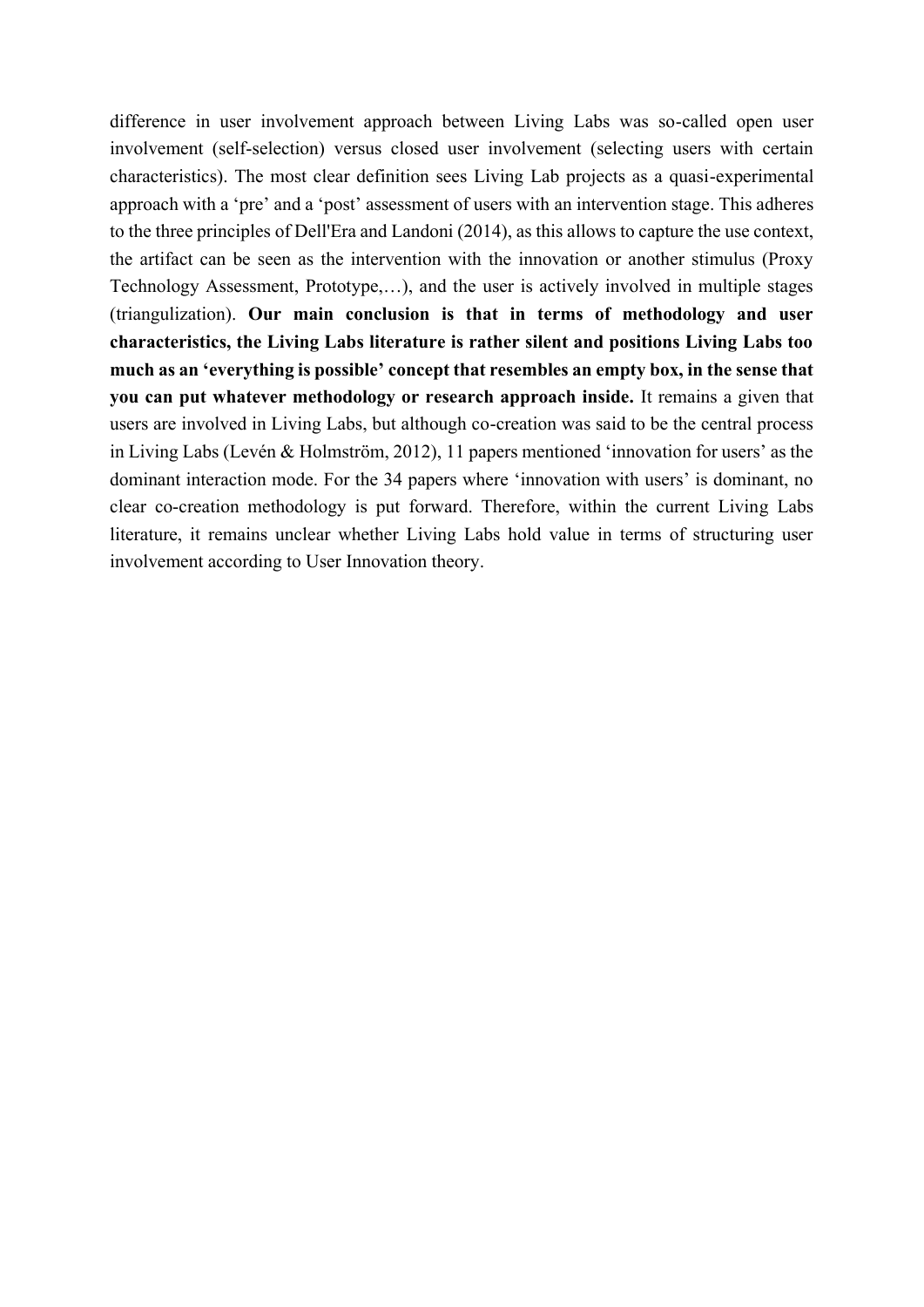#### **References**

Abowd, G. D., Bobick, A. F., Essa, I. A., Mynatt, E. D., & Rogers, W. A. (2002, July). The aware home: A living laboratory for technologies for successful aging. In Proceedings of the AAAI-02 Workshop "Automation as Caregiver (pp. 1-7).

Almirall, E., & Wareham, J. (2008). Living Labs and open innovation: roles and applicability. The Electronic Journal for Virtual Organizations and Networks, 10(3), 21-46.

Almirall, E., & Wareham, J. (2011). Living Labs: arbiters of mid-and ground-level innovation. Technology Analysis & Strategic Management, 23(1), 87-102.

Almirall, E., Lee, M., & Wareham, J. (2012). Mapping living labs in the landscape of innovation methodologies. Technology Innovation Management Review, (September 2012: Living Labs).

Baida, Z., Rukanova, B., Liu, J., & Tan, Y. H. (2007). Rethinking eu trade procedures–the beer living lab.

Ballon, P., & Schuurman, D. (2015). Editorial introduction: Living Labs-Concepts, Tools and Cases. info, 17(4).

Bergvall-Kareborn, B. H. M. S. A., Hoist, M., & Stahlbrost, A. (2009). Concept design with a living lab approach. In System Sciences, 2009. HICSS'09. 42nd Hawaii International Conference on (pp. 1-10). IEEE.

Bergvall-Kåreborn, B., Ihlström Eriksson, C., Ståhlbröst, A., & Svensson, J. (2009). A milieu for innovation–defining living labs. In 2nd ISPIM Innovation Symposium, New York (pp. 6- 9).

Bliek, F., van den Noort, A., Roossien, B., Kamphuis, R., de Wit, J., van der Velde, J., & Eijgelaar, M. (2010). PowerMatching City, a living lab smart grid demonstration. In Innovative Smart Grid Technologies Conference Europe (ISGT Europe), 2010 IEEE PES (pp. 1-8). IEEE.

Budweg, S., Schaffers, H., Ruland, R., Kristensen, K., & Prinz, W. (2011). Enhancing collaboration in communities of professionals using a Living Lab approach. Production Planning & Control, 22(5-6), 594-609.

Campbell, D.T. & Stanley, J.C. (1966). Experimental and quasi-experimental designs for research. Chicago: Rand McNally College Pub. Co.

Chesbrough, H. W. (2003). Open innovation: The new imperative for creating and profiting from technology. Harvard Business Press.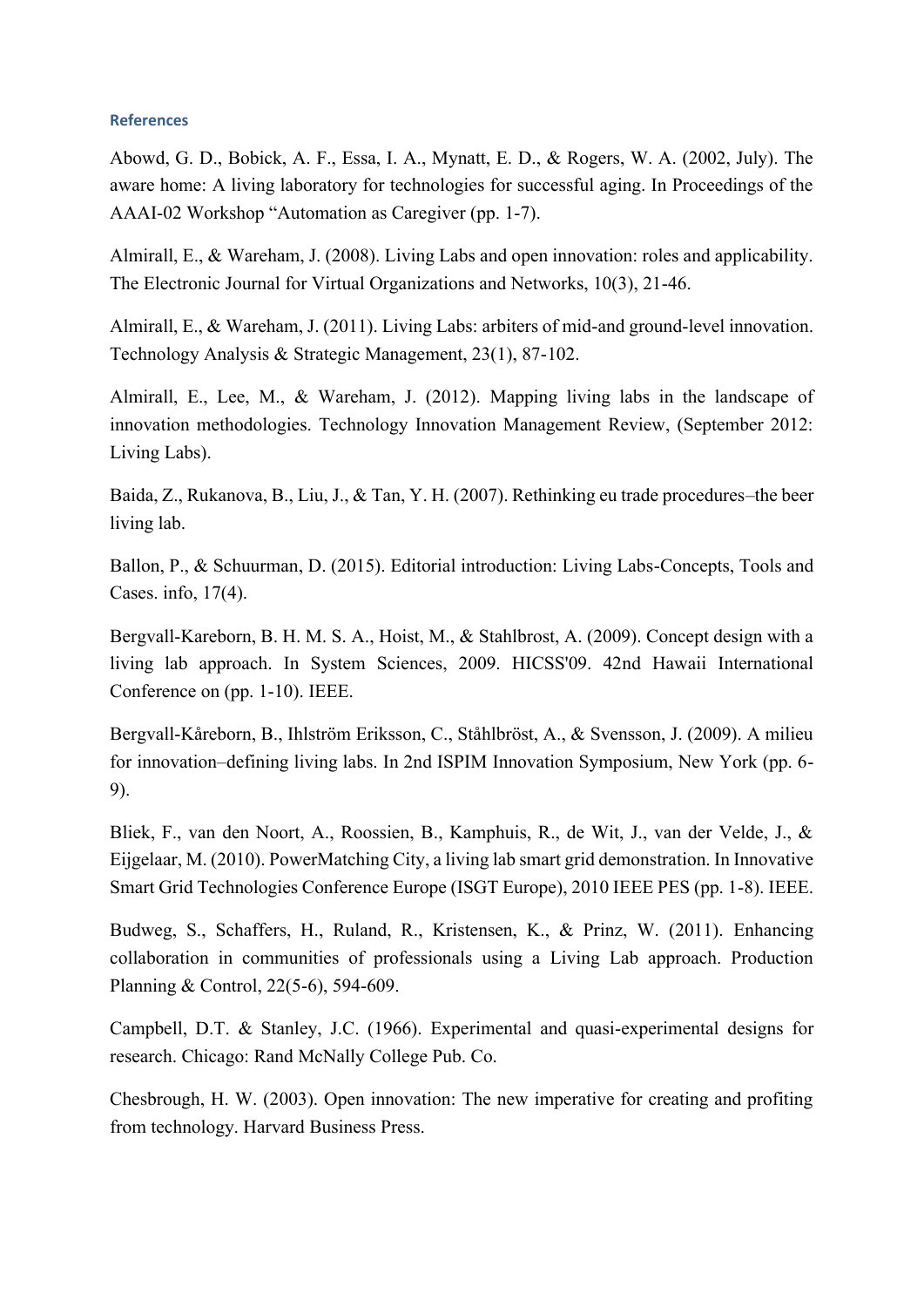Cosgrave, E., Arbuthnot, K., & Tryfonas, T. (2013). Living labs, innovation districts and information marketplaces: A systems approach for smart cities. Procedia Computer Science, 16, 668-677.

De Moor, K., Ketyko, I., Joseph, W., Deryckere, T., De Marez, L., Martens, L., & Verleye, G. (2010). Proposed framework for evaluating quality of experience in a mobile, testbed-oriented living lab setting. Mobile Networks and Applications, 15(3), 378-391.

Dell'Era, C., & Landoni, P. (2014). Living Lab: A Methodology between User-Centred Design and Participatory Design. Creativity and Innovation Management, 23(2), 137-154.

Dutilleul, B., Birrer, F. A., & Mensink, W. (2010). Unpacking european living labs: analysing innovation's social dimensions. Central European Journal of Public Policy, 4(1), 60-85.

Eriksson, M., Niitamo, V. P., & Kulkki, S. (2005). State-of-the-art in utilizing Living Labs approach to user-centric ICT innovation-a European approach. Lulea: Center for Distancespanning Technology. Lulea University of Technology Sweden: Lulea.

Etzkowitz, H. (2008). Triple helix innovation: Industry, university, and government in action. London and New York: Routledge.

Feurstein, K., Hesmer, A., Hribernik, K. A., Thoben, K. D., & Schumacher, J. (2008). Living Labs: a new development strategy. European Living Labs–a new approach for human centric regional innovation, 1-14.

Følstad, A. (2008a). Towards a living lab for the development of online e community services. The Electronic Journal for Virtual Organizations and Networks, 10, 47-58.

Følstad, A. (2008b). Living Labs for innovation and development of information and communication technology: a literature review. Electronic Journal of Virtual Organisations, 10(Special Issue "Living Labs"), 99-131.

Haymaker, J., & Chachere, J. (2006). Coordinating goals, preferences, options, and analyses for the Stanford Living Laboratory feasibility study. In Intelligent computing in engineering and architecture (pp. 320-327). Springer Berlin Heidelberg.

Helsinki Manifesto (2006). Retrieved at http://elivinglab.org/files/Helsinki\_Manifesto\_201106.pdf

Hess, J., & Ogonowski, C. (2010, June). Steps toward a living lab for socialmedia concept evaluation and continuous user-involvement. In Proceedings of the 8th international interactive conference on Interactive TV&Video (pp. 171-174). ACM.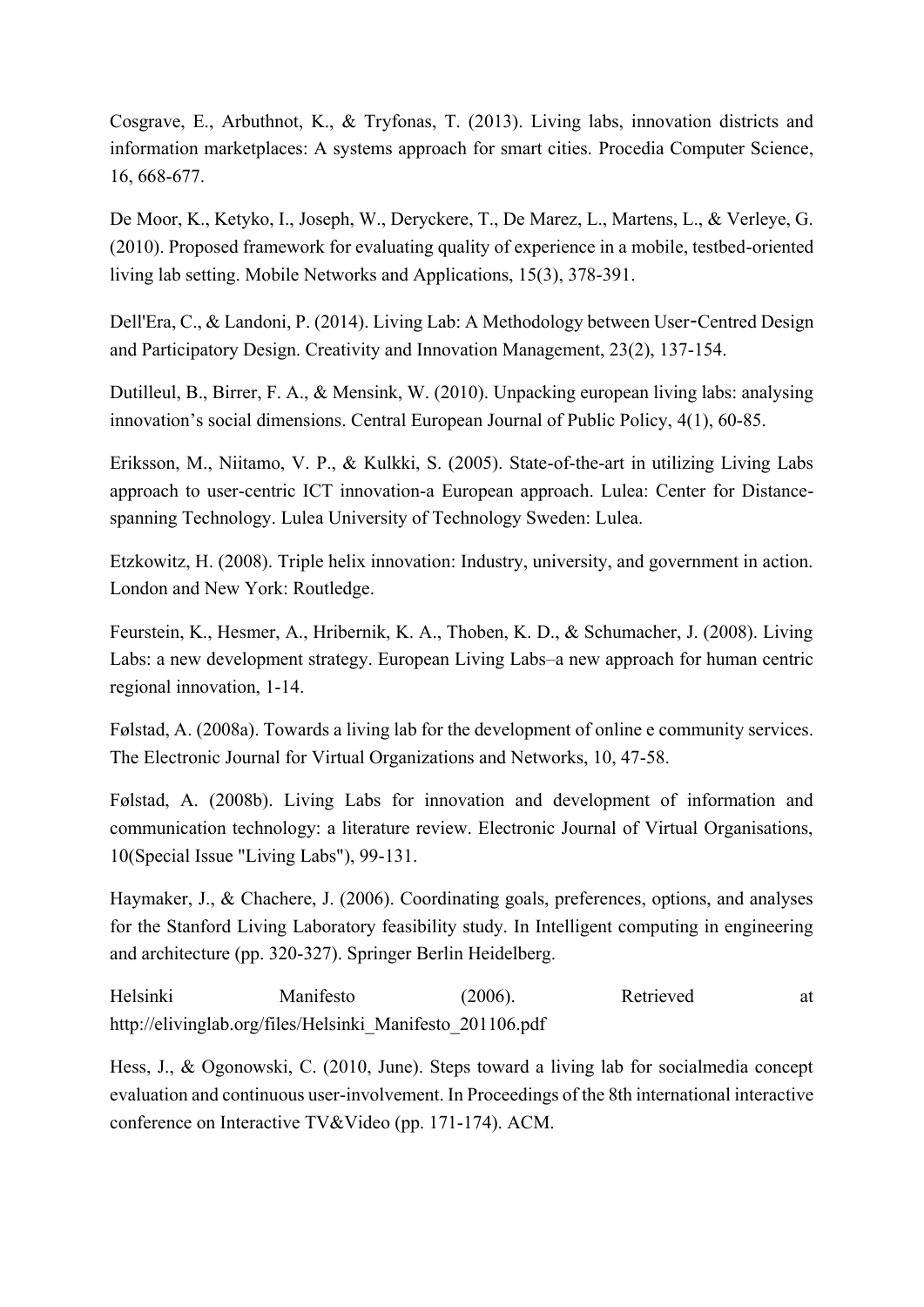Hlauschek, W., Panek, P., & Zagler, W. L. (2009, June). Involvement of elderly citizens as potential end users of assistive technologies in the Living Lab Schwechat. In Proceedings of the 2nd International Conference on PErvasive Technologies Related to Assistive Environments (p. 55). ACM.

Katzy, B., & Turgut, E. (2010, June). Developing an approach to measure innovation performance in collaborative networks. In 16th International Conference on Concurrent Enterprising (pp. 21-23).

Kaulio, M. A. (1998). Customer, consumer and user involvement in product development: A framework and a review of selected methods. Total Quality Management, 9(1), 141-149.

Krieg-Brückner, B., Röfer, T., Shi, H., & Gersdorf, B. (2010). Mobility assistance in the Bremen Ambient Assisted Living Lab. GeroPsych: The Journal of Gerontopsychology and Geriatric Psychiatry, 23(2), 121.

Kusiak, A. (2007). Innovation: the living laboratory perspective. Computer-Aided Design and Applications, 4(6), 863-876.

Leminen, S., Westerlund, M., & Nyström, A. G. (2012). Living Labs as open-innovation networks. Technology Innovation Management Review, (September 2012: Living Labs).

Levén, P., & Holmström, J. (2008). Consumer co-creation and the ecology of innovation: A living lab approach. In Public systems in the future: possibilities, challenges and pitfalls.

Lichtenthaler, U., & Lichtenthaler, E. (2009). A Capability‐Based Framework for Open Innovation: Complementing Absorptive Capacity. Journal of Management Studies, 46(8), 1315-1338.

Liedtke, C., Welfens, M. J., Rohn, H., & Nordmann, J. (2012). LIVING LAB: user-driven innovation for sustainability. International journal of sustainability in higher education, 13(2), 106-118.

Markopoulos, P., & Rauterberg, G. W. M. (2000). LivingLab: A white paper. IPO Annual Progress Report, 35, 53-65.

Mulder, I., Fahy, C., Hribernik, K., Velthausz, D., Feurstein, K., Garcia, M., ... & Stahlbrost, A. (2007). Towards harmonized methods and tools for Living Labs. Expanding the Knowledge Economy: Issues, Applications, Case Studies, 4, 722-729.

Mulder, I., Velthausz, D., & Kriens, M. (2008). The living labs harmonization cube: Communicating living lab's essentials. The Electronic Journal for Virtual Organizations and Networks, 10, 1-14.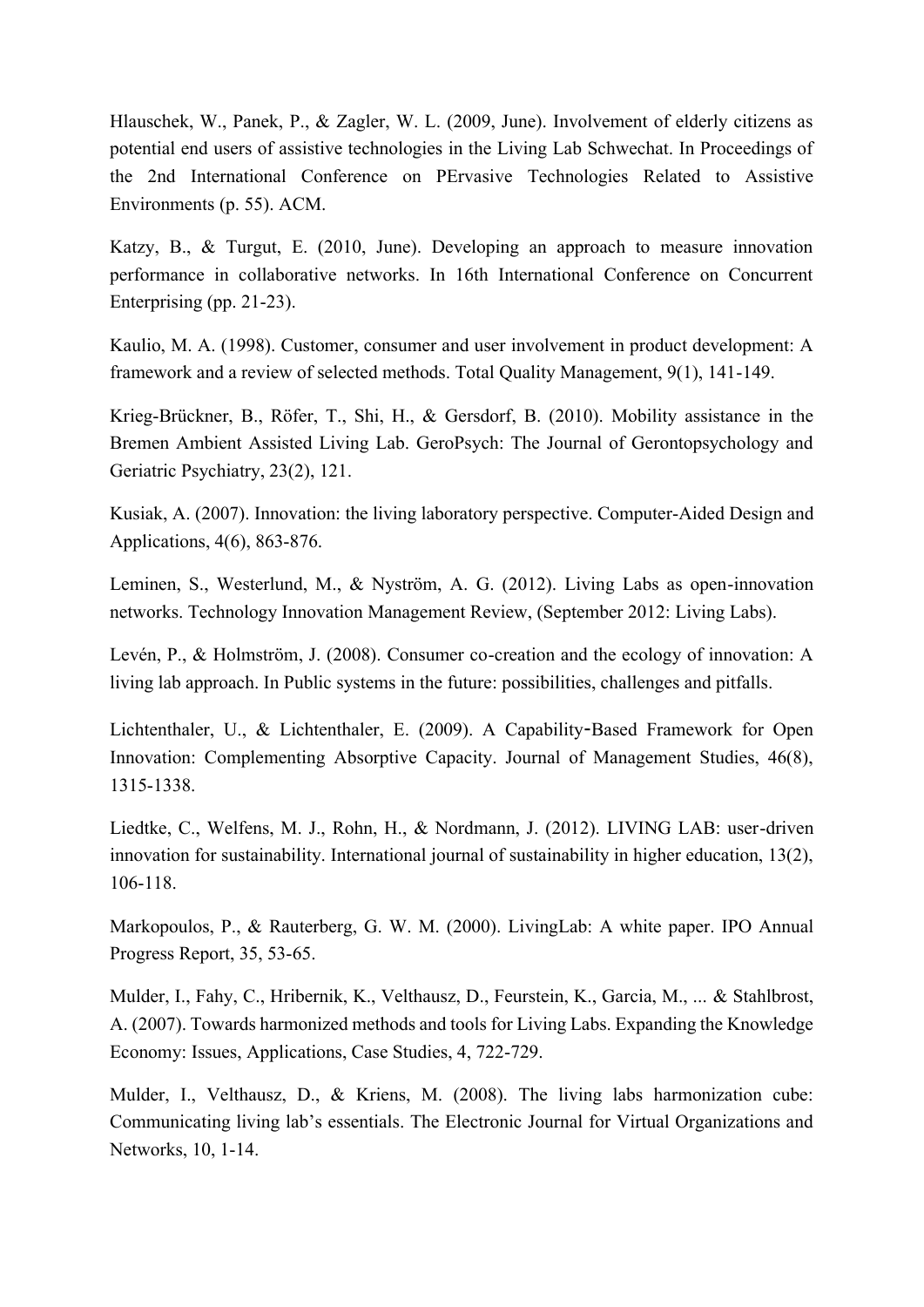Niitamo, V. P., Kulkki, S., Eriksson, M., & Hribernik, K. A. (2006). State-of-the-art and good practice in the field of living labs. In Proceedings of the 12th International Conference on Concurrent Enterprising: Innovative Products and Services through Collaborative Networks. Italy: Milan (pp. 26-28).

Ogonowski, C., Ley, B., Hess, J., Wan, L., & Wulf, V. (2013, April). Designing for the living room: long-term user involvement in a living lab. In Proceedings of the SIGCHI Conference on Human Factors in Computing Systems (pp. 1539-1548). ACM.

Pallot, M., Trousse, B., Senach, B., & Scapin, D. (2010, August). Living lab research landscape: From user centred design and user experience towards user cocreation. In First European Summer School'Living Labs'.

Perkmann, M., & Walsh, K. (2007). University–industry relationships and Open Innovation: Towards a research agenda. International Journal of Management Reviews, 9(4), 259-280.

Pierson, J., & Lievens, B. (2005, November). Configuring living labs for a 'thick'understanding of innovation. In Ethnographic Praxis in Industry Conference Proceedings (Vol. 2005, No. 1, pp. 114-127). Blackwell Publishing Ltd.

Ponce de Leon, M., Eriksson, M., Balasubramaniam, S., & Donnelly, W. (2006). Creating a distributed mobile networking testbed environment-through the living labs approach. In Testbeds and Research Infrastructures for the Development of Networks

Ryu, K. D., Zhang, X., Ammons, G., Bala, V., Berger, S., Da Silva, D. M., ... & Sabath, M. (2010, November). RC2-A Living Lab for Cloud Computing. In LISA.

Santoro, R., & Conte, M. (2009). Living labs in open innovation functional regions. In 15th International Conference on Concurrent Enterprising. Leiden, NL.

Schaffers, H., Cordoba, M. G., Hongisto, P., Kallai, T., Merz, C., & Van Rensburg, J. (2007). Exploring business models for open innovation in rural living labs.

Schumacher, J., & Feurstein, K. (2007, June). Living Labs–the user as co-creator. In ICE 2007 Proceedings: 13th International Conference on Concurrent Enterprising, Sophia Antipolis, France. The Free Press.

Schuurman, D., & De Marez, L. (2009, May). User-centered innovation: towards a conceptual integration of lead users and Living Labs. In Proceedings of COST298-conference The Good, The Bad and The Challenging (pp. 13-15).

Schuurman, D., De Moor, K., De Marez, L., & Evens, T. (2011). A Living Lab research approach for mobile TV. Telematics and Informatics, 28(4), 271-282.